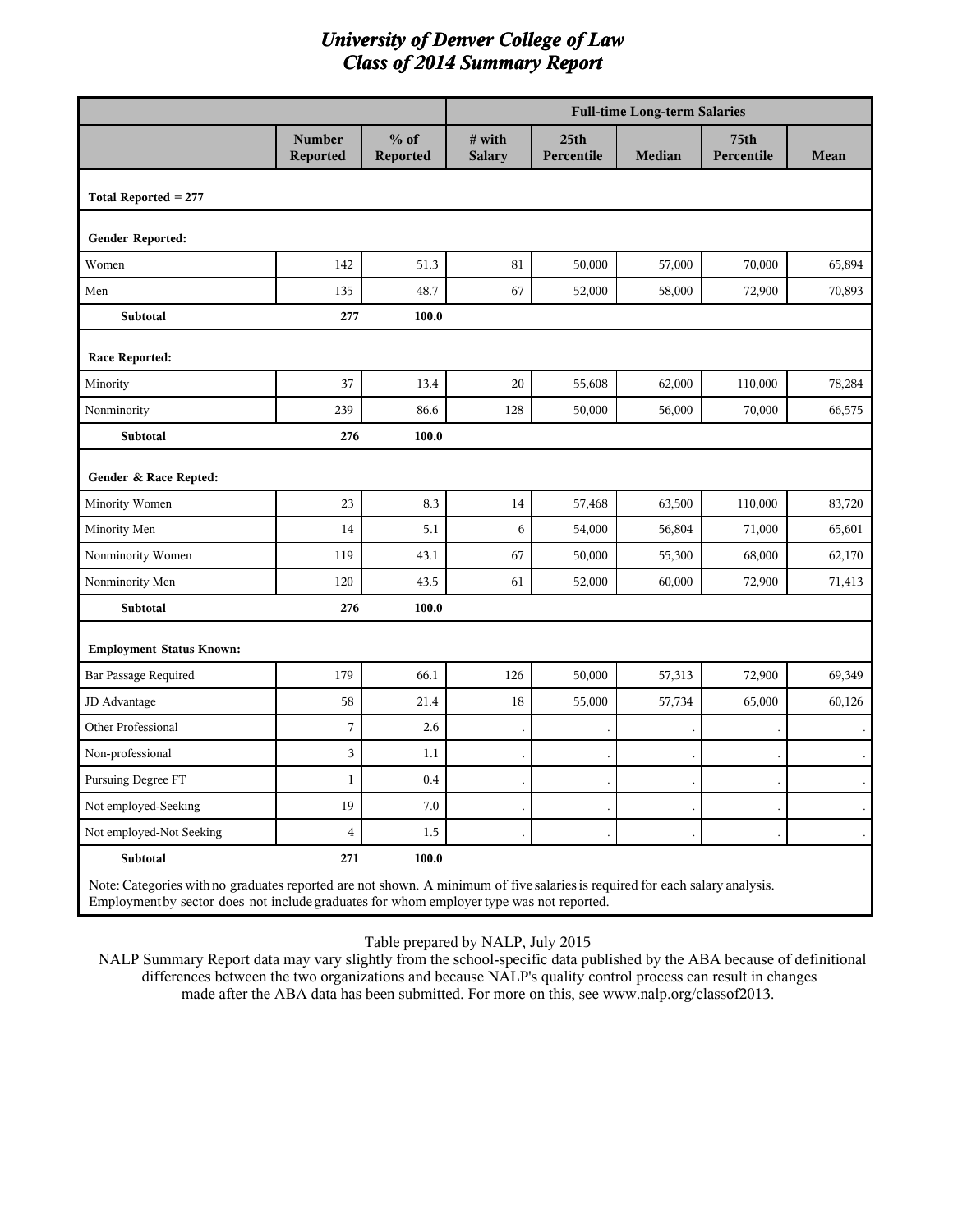|                                                                                                                             |                           |                    |                         |                                | <b>Full-time Long-term Salaries</b> |                    |        |
|-----------------------------------------------------------------------------------------------------------------------------|---------------------------|--------------------|-------------------------|--------------------------------|-------------------------------------|--------------------|--------|
|                                                                                                                             | <b>Number</b><br>Reported | $%$ of<br>Reported | # with<br><b>Salary</b> | 25 <sub>th</sub><br>Percentile | Median                              | 75th<br>Percentile | Mean   |
| <b>Total Employed or Degree:</b>                                                                                            |                           |                    |                         |                                |                                     |                    |        |
| Pursuing Degree FT                                                                                                          | $\mathbf{1}$              | 0.4                |                         |                                |                                     |                    |        |
| Employed                                                                                                                    | 247                       | 91.1               | 148                     | 50,500                         | 57,234                              | 71,500             | 68,157 |
| Subtotal                                                                                                                    | 248                       | 91.5               |                         |                                |                                     |                    |        |
| <b>Employment by Sector</b>                                                                                                 |                           |                    |                         |                                |                                     |                    |        |
| Private Sector                                                                                                              | 136                       | 55.1               | 82                      | 55,000                         | 69,000                              | 110,000            | 80,384 |
| Public Sector                                                                                                               | 111                       | 44.9               | 66                      | 50,000                         | 54,000                              | 56,000             | 52,967 |
| Subtotal                                                                                                                    | 247                       | 100.0              |                         |                                |                                     |                    |        |
| FT/PT Jobs:                                                                                                                 |                           |                    |                         |                                |                                     |                    |        |
| Bar Passage Reqd-FT                                                                                                         | 160                       | 64.8               | 126                     | 50,000                         | 57,313                              | 72,900             | 69,349 |
| Bar Passage Reqd-PT                                                                                                         | 19                        | 7.7                |                         |                                |                                     |                    |        |
| JD Advantage-FT                                                                                                             | 34                        | 13.8               | 18                      | 55,000                         | 57,734                              | 65,000             | 60,126 |
| JD Advantage-PT                                                                                                             | $24\,$                    | 9.7                |                         |                                |                                     |                    |        |
| Other Professional-FT                                                                                                       | 6                         | 2.4                |                         |                                |                                     |                    |        |
| Other Professional-PT                                                                                                       | $\mathbf{1}$              | 0.4                |                         |                                |                                     |                    |        |
| Non-professional-FT                                                                                                         | $\mathbf{1}$              | 0.4                |                         |                                |                                     |                    |        |
| Non-professional-PT                                                                                                         | $\overline{c}$            | 0.8                |                         |                                |                                     |                    |        |
| Subtotal                                                                                                                    | 247                       | 100.0              |                         |                                |                                     |                    |        |
| <b>Employment Categories:</b>                                                                                               |                           |                    |                         |                                |                                     |                    |        |
| Academic                                                                                                                    | 17                        | 6.9                |                         |                                |                                     |                    |        |
| <b>Business</b>                                                                                                             | 43                        | 17.4               | 24                      | 60,000                         | 65,000                              | 88,000             | 74,938 |
| Judicial Clerk                                                                                                              | 34                        | 13.8               | 19                      | 40,000                         | 50,000                              | 50,000             | 47,564 |
| Private Practice                                                                                                            | 93                        | 37.7               | 58                      | 52,000                         | 70,500                              | 110,000            | 82,637 |
| Government                                                                                                                  | 35                        | 14.2               | $25\,$                  | 44,000                         | 56,000                              | 60,000             | 53,414 |
| Public Interest                                                                                                             | $25\,$                    | 10.1               | $22\,$                  | 55,000                         | 55,150                              | 55,608             | 57,125 |
| Subtotal                                                                                                                    | 247                       | 100.0              |                         |                                |                                     |                    |        |
| Note: Categories with no graduates reported are not shown. A minimum of five salaries is required for each salary analysis. |                           |                    |                         |                                |                                     |                    |        |

Table prepared by NALP, July 2015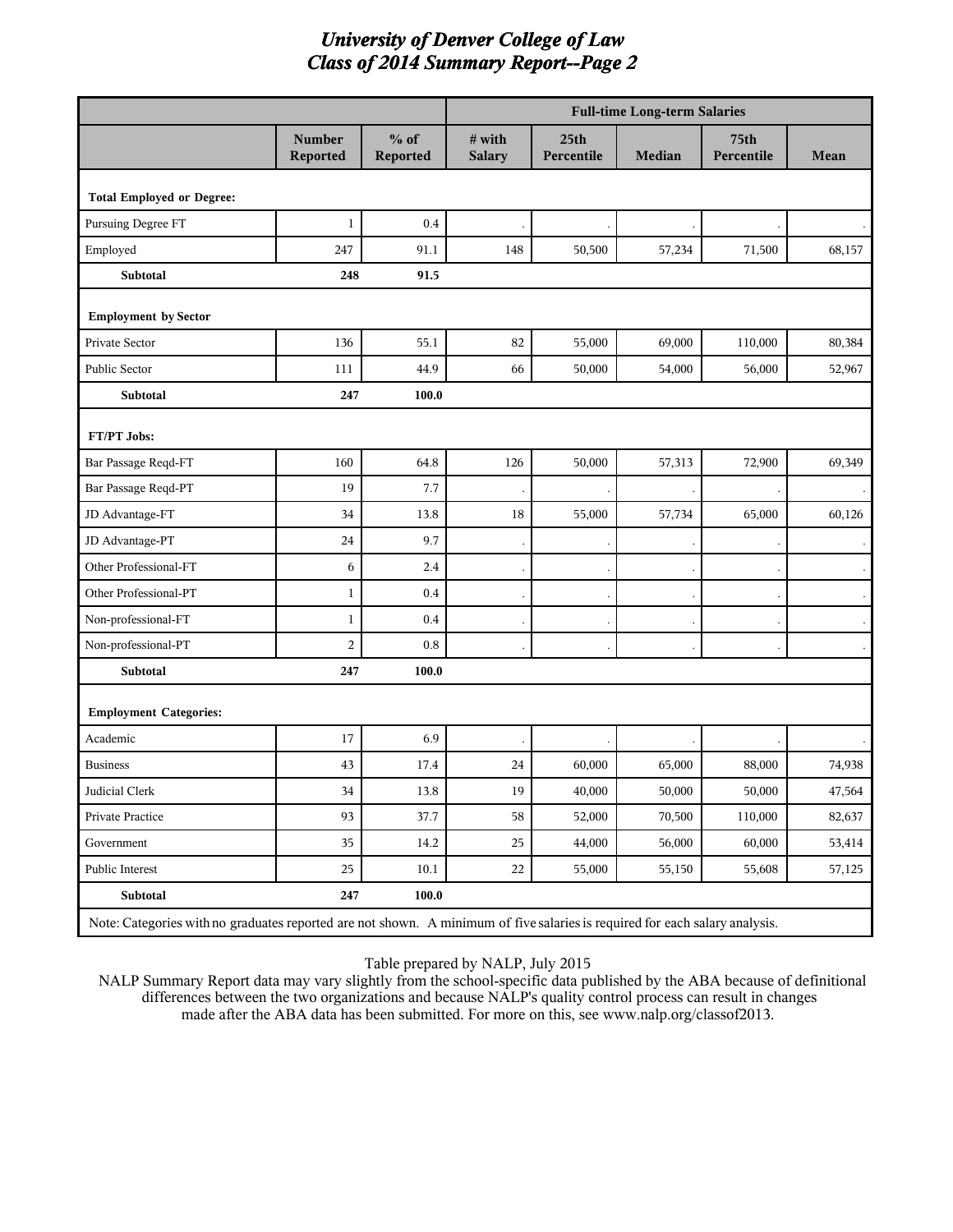|                                                                                                                             |                           |                    |                         |                                | <b>Full-time Long-term Salaries</b> |                                |        |
|-----------------------------------------------------------------------------------------------------------------------------|---------------------------|--------------------|-------------------------|--------------------------------|-------------------------------------|--------------------------------|--------|
|                                                                                                                             | <b>Number</b><br>Reported | $%$ of<br>Reported | # with<br><b>Salary</b> | 25 <sub>th</sub><br>Percentile | Median                              | 75 <sub>th</sub><br>Percentile | Mean   |
| Academic Jobs:                                                                                                              |                           |                    |                         |                                |                                     |                                |        |
| JD Advantage                                                                                                                | 16                        | 94.1               |                         |                                |                                     |                                |        |
| Non-professional                                                                                                            | $\mathbf{1}$              | 5.9                |                         |                                |                                     |                                |        |
| Subtotal                                                                                                                    | 17                        | 100.0              |                         |                                |                                     |                                |        |
| <b>Business Jobs:</b>                                                                                                       |                           |                    |                         |                                |                                     |                                |        |
| Bar Passage Required                                                                                                        | 12                        | 27.9               | $10\,$                  | 60,000                         | 74,000                              | 90,000                         | 82,300 |
| JD Advantage                                                                                                                | 23                        | 53.5               | 11                      | 56,000                         | 65,000                              | 70,000                         | 67,136 |
| Other Professional                                                                                                          | 6                         | 14.0               |                         |                                |                                     |                                |        |
| Non-professional                                                                                                            | $\overline{c}$            | 4.7                |                         |                                |                                     |                                |        |
| Subtotal                                                                                                                    | 43                        | 100.0              |                         |                                |                                     |                                |        |
| <b>Private Practice Jobs:</b>                                                                                               |                           |                    |                         |                                |                                     |                                |        |
| <b>Bar Passage Required</b>                                                                                                 | 83                        | 89.2               | 56                      | 55,000                         | 71,500                              | 112,500                        | 84,160 |
| JD Advantage                                                                                                                | 10                        | 10.8               |                         |                                |                                     |                                |        |
| Subtotal                                                                                                                    | 93                        | 100.0              |                         |                                |                                     |                                |        |
| Government Jobs:                                                                                                            |                           |                    |                         |                                |                                     |                                |        |
| <b>Bar Passage Required</b>                                                                                                 | 30                        | 85.7               | 22                      | 44,000                         | 55,000                              | 62,000                         | 53,722 |
| JD Advantage                                                                                                                | 5                         | 14.3               |                         |                                |                                     |                                |        |
| Subtotal                                                                                                                    | 35                        | 100.0              |                         |                                |                                     |                                |        |
| Judicial Clerkships:                                                                                                        |                           |                    |                         |                                |                                     |                                |        |
| Federal                                                                                                                     | $\mathbf{1}$              | 2.9                |                         |                                |                                     |                                |        |
| <b>State</b>                                                                                                                | 33                        | 97.1               | 18                      | 40,000                         | 50,000                              | 50,000                         | 46,762 |
| Subtotal                                                                                                                    | 34                        | 100.0              |                         |                                |                                     |                                |        |
| Note: Categories with no graduates reported are not shown. A minimum of five salaries is required for each salary analysis. |                           |                    |                         |                                |                                     |                                |        |

Table prepared by NALP, July 2015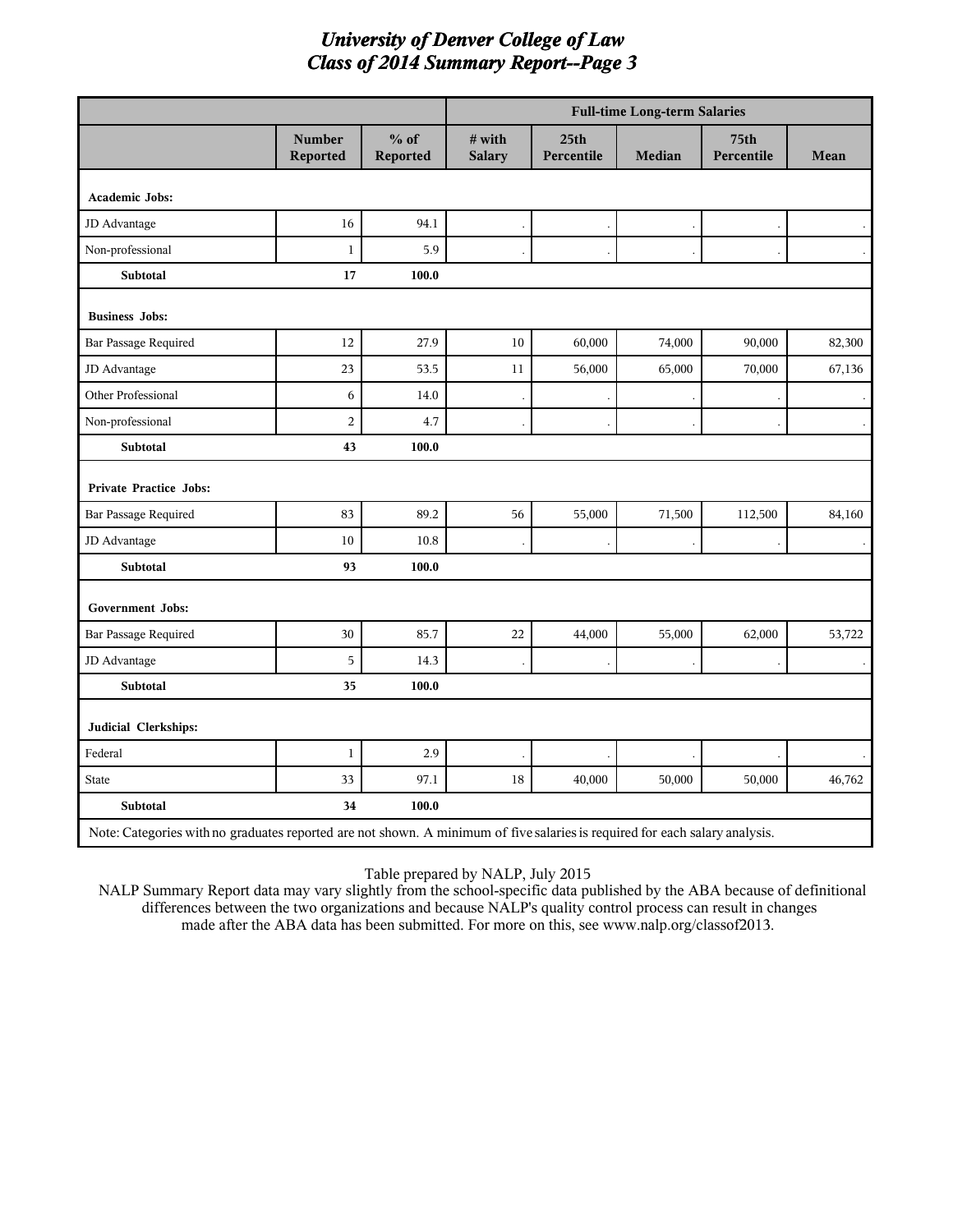|                                                                                                                             |                           |                    |                         |                                | <b>Full-time Long-term Salaries</b> |                                |         |  |  |  |
|-----------------------------------------------------------------------------------------------------------------------------|---------------------------|--------------------|-------------------------|--------------------------------|-------------------------------------|--------------------------------|---------|--|--|--|
|                                                                                                                             | <b>Number</b><br>Reported | $%$ of<br>Reported | # with<br><b>Salary</b> | 25 <sub>th</sub><br>Percentile | Median                              | 75 <sub>th</sub><br>Percentile | Mean    |  |  |  |
| <b>Public Interest Jobs:</b>                                                                                                |                           |                    |                         |                                |                                     |                                |         |  |  |  |
| <b>Bar Passage Required</b>                                                                                                 | 20                        | 80.0               | 19                      | 55,000                         | 55,608                              | 55,608                         | 58,760  |  |  |  |
| JD Advantage                                                                                                                | $\overline{4}$            | 16.0               |                         |                                |                                     |                                |         |  |  |  |
| Other Professional                                                                                                          | $\mathbf{1}$              | 4.0                |                         |                                |                                     |                                |         |  |  |  |
| Subtotal                                                                                                                    | 25                        | 100.0              |                         |                                |                                     |                                |         |  |  |  |
| <b>Size of Firm:</b>                                                                                                        |                           |                    |                         |                                |                                     |                                |         |  |  |  |
| $1 - 10$                                                                                                                    | 47                        | 50.5               | $25\,$                  | 47,500                         | 60,000                              | 71,000                         | 61,458  |  |  |  |
| $11 - 25$                                                                                                                   | 11                        | 11.8               | 9                       | 50,000                         | 55,000                              | 70,000                         | 63,222  |  |  |  |
| $26 - 50$                                                                                                                   | 9                         | 9.7                |                         |                                |                                     |                                |         |  |  |  |
| 51-100                                                                                                                      | 3                         | 3.2                |                         |                                |                                     |                                |         |  |  |  |
| 101-250                                                                                                                     | 5                         | 5.4                | 5                       | 115,000                        | 115,000                             | 116,000                        | 114,200 |  |  |  |
| 251-500                                                                                                                     | 5                         | 5.4                |                         |                                |                                     |                                |         |  |  |  |
| $501+$                                                                                                                      | 8                         | 8.6                | 8                       | 112,500                        | 125,000                             | 150,000                        | 125,375 |  |  |  |
| Unknown Size                                                                                                                | $\overline{c}$            | 2.2                |                         |                                |                                     |                                |         |  |  |  |
| Solo practitioner                                                                                                           | 3                         | 3.2                |                         |                                |                                     |                                |         |  |  |  |
| Subtotal                                                                                                                    | 93                        | 100.0              |                         |                                |                                     |                                |         |  |  |  |
| Type of Law Firm Job:                                                                                                       |                           |                    |                         |                                |                                     |                                |         |  |  |  |
| Associate                                                                                                                   | $70\,$                    | 76.9               | 51                      | 55,000                         | 72,500                              | 115,000                        | 86,097  |  |  |  |
| <b>Staff Attorney</b>                                                                                                       | 13                        | 14.3               | 5                       | 45,000                         | 60,000                              | 60,000                         | 53,400  |  |  |  |
| Law Clerk                                                                                                                   | 6                         | 6.6                |                         |                                |                                     |                                |         |  |  |  |
| Paralegal                                                                                                                   | $\sqrt{2}$                | 2.2                |                         |                                |                                     |                                |         |  |  |  |
| Subtotal                                                                                                                    | 91                        | 100.0              |                         |                                |                                     |                                |         |  |  |  |
| Note: Categories with no graduates reported are not shown. A minimum of five salaries is required for each salary analysis. |                           |                    |                         |                                |                                     |                                |         |  |  |  |

Table prepared by NALP, July 2015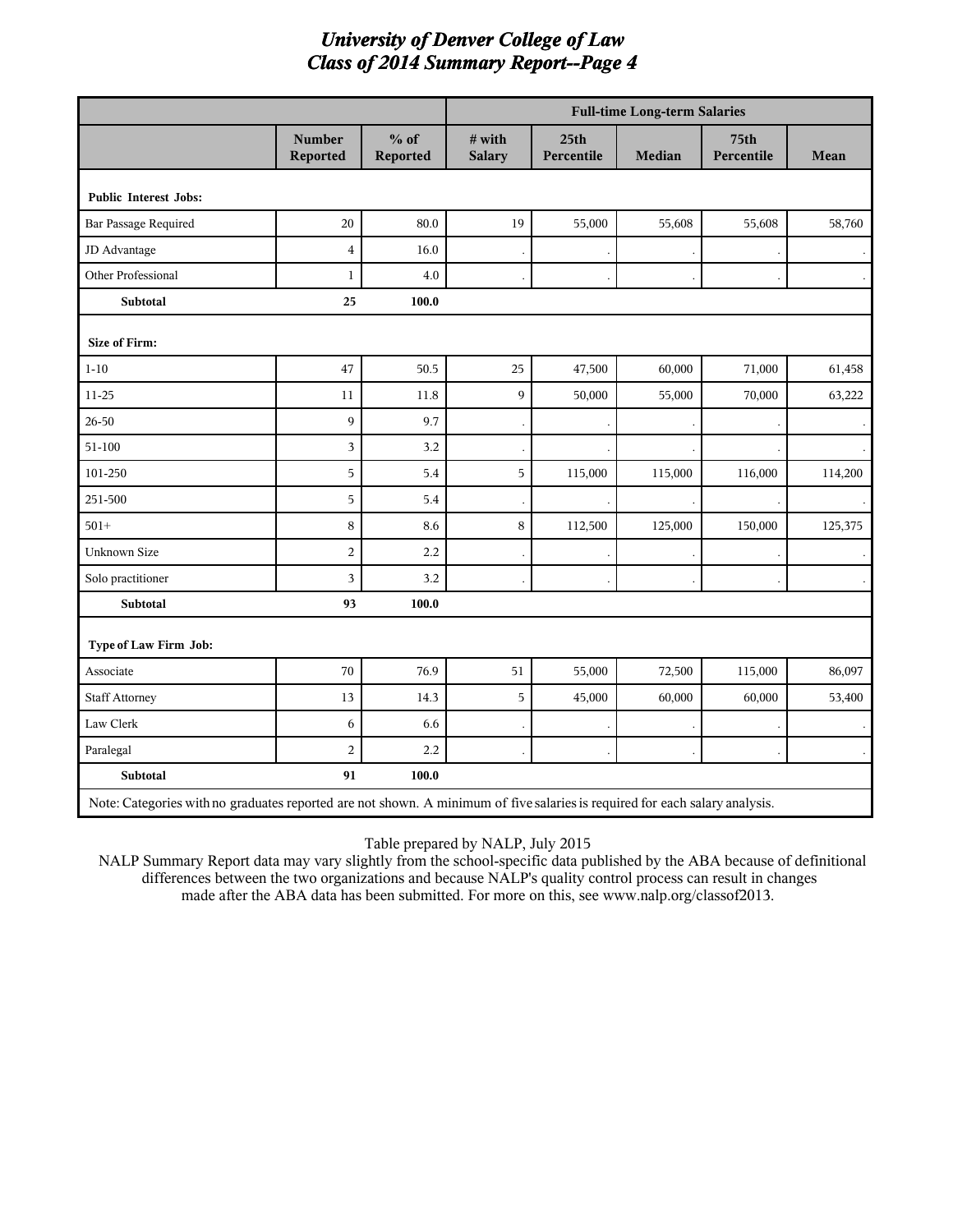|                                                                                                                             |                           |                    |                         |                                | <b>Full-time Long-term Salaries</b> |                                |        |
|-----------------------------------------------------------------------------------------------------------------------------|---------------------------|--------------------|-------------------------|--------------------------------|-------------------------------------|--------------------------------|--------|
|                                                                                                                             | <b>Number</b><br>Reported | $%$ of<br>Reported | # with<br><b>Salary</b> | 25 <sub>th</sub><br>Percentile | <b>Median</b>                       | 75 <sub>th</sub><br>Percentile | Mean   |
| <b>Jobs Taken by Region:</b>                                                                                                |                           |                    |                         |                                |                                     |                                |        |
| Mid-Atlantic                                                                                                                | $\overline{2}$            | 0.8                |                         |                                |                                     |                                |        |
| W North Central                                                                                                             | $\mathbf{1}$              | 0.4                |                         |                                |                                     |                                |        |
| South Atlantic                                                                                                              | 5                         | 2.0                |                         |                                |                                     |                                |        |
| W South Central                                                                                                             | 1                         | 0.4                |                         |                                |                                     |                                |        |
| Mountain                                                                                                                    | 231                       | 94.3               | 140                     | 50,000                         | 56,081                              | 71,000                         | 67,201 |
| Pacific                                                                                                                     | 5                         | 2.0                |                         |                                |                                     |                                |        |
| <b>Subtotal</b>                                                                                                             | 245                       | 100.0              |                         |                                |                                     |                                |        |
| Location of Jobs:                                                                                                           |                           |                    |                         |                                |                                     |                                |        |
| In-State                                                                                                                    | 226                       | 92.2               | 136                     | 50,000                         | 56,000                              | 70,500                         | 66,901 |
| Out of State                                                                                                                | 19                        | 7.8                | 12                      | 58,813                         | 67,250                              | 92,500                         | 82,394 |
| Subtotal                                                                                                                    | 245                       | 100.0              |                         |                                |                                     |                                |        |
| # States and Territories w/Employed Grads:                                                                                  |                           |                    |                         |                                |                                     |                                |        |
|                                                                                                                             | 14                        |                    |                         |                                |                                     |                                |        |
| <b>Total</b>                                                                                                                | 14                        |                    |                         |                                |                                     |                                |        |
| Note: Categories with no graduates reported are not shown. A minimum of five salaries is required for each salary analysis. |                           |                    |                         |                                |                                     |                                |        |

Table prepared by NALP, July 2015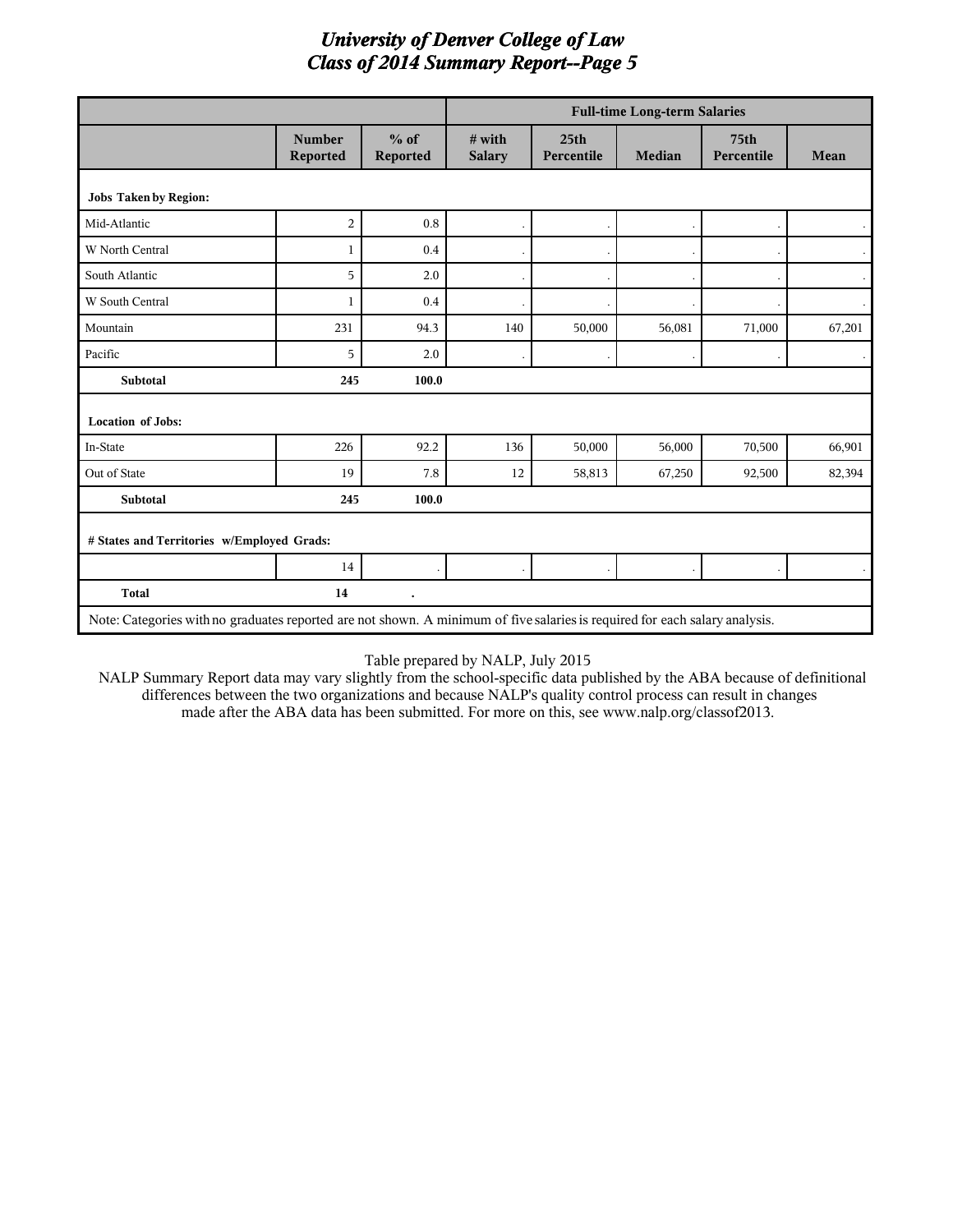|                                                                                                                       | <b>Number</b><br><b>Reported</b> | $%$ of<br><b>Reported</b> |
|-----------------------------------------------------------------------------------------------------------------------|----------------------------------|---------------------------|
| Source of Job                                                                                                         |                                  |                           |
| Fall OCI                                                                                                              | 8                                | 3.9                       |
| Job Posting in CSO                                                                                                    | 64                               | 31.4                      |
| Job posted online or in print                                                                                         | 7                                | 3.4                       |
| Return to Prior Job                                                                                                   | 6                                | 2.9                       |
| Referral                                                                                                              | 42                               | 20.6                      |
| Start own practice                                                                                                    | 8                                | 3.9                       |
| Self-initiated/letter                                                                                                 | 24                               | 11.8                      |
| Spring OCI                                                                                                            | 2                                | 1.0                       |
| Temp Agency                                                                                                           | 1                                | 0.5                       |
| Other                                                                                                                 | 42                               | 20.6                      |
| <b>Subtotal</b>                                                                                                       | 204                              | 100.0                     |
| Timing of Job Offer                                                                                                   |                                  |                           |
| After Bar Results                                                                                                     | 109                              | 46.2                      |
| <b>Before Graduation</b>                                                                                              | 84                               | 35.6                      |
| <b>Before Bar Results</b>                                                                                             | 43                               | 18.2                      |
| <b>Subtotal</b>                                                                                                       | 236                              | 100.0                     |
| <b>Search Status of Employed Grads</b>                                                                                |                                  |                           |
| Seeking a different job                                                                                               | 52                               | 22.8                      |
| Not seeking a different job                                                                                           | 176                              | 77.2                      |
| <b>Subtotal</b>                                                                                                       | 228                              | 100.0                     |
| Note: Figures are based on jobs for which the item was<br>reported, and thus may not add to the total number of jobs. |                                  |                           |

Table prepared by NALP, July 2015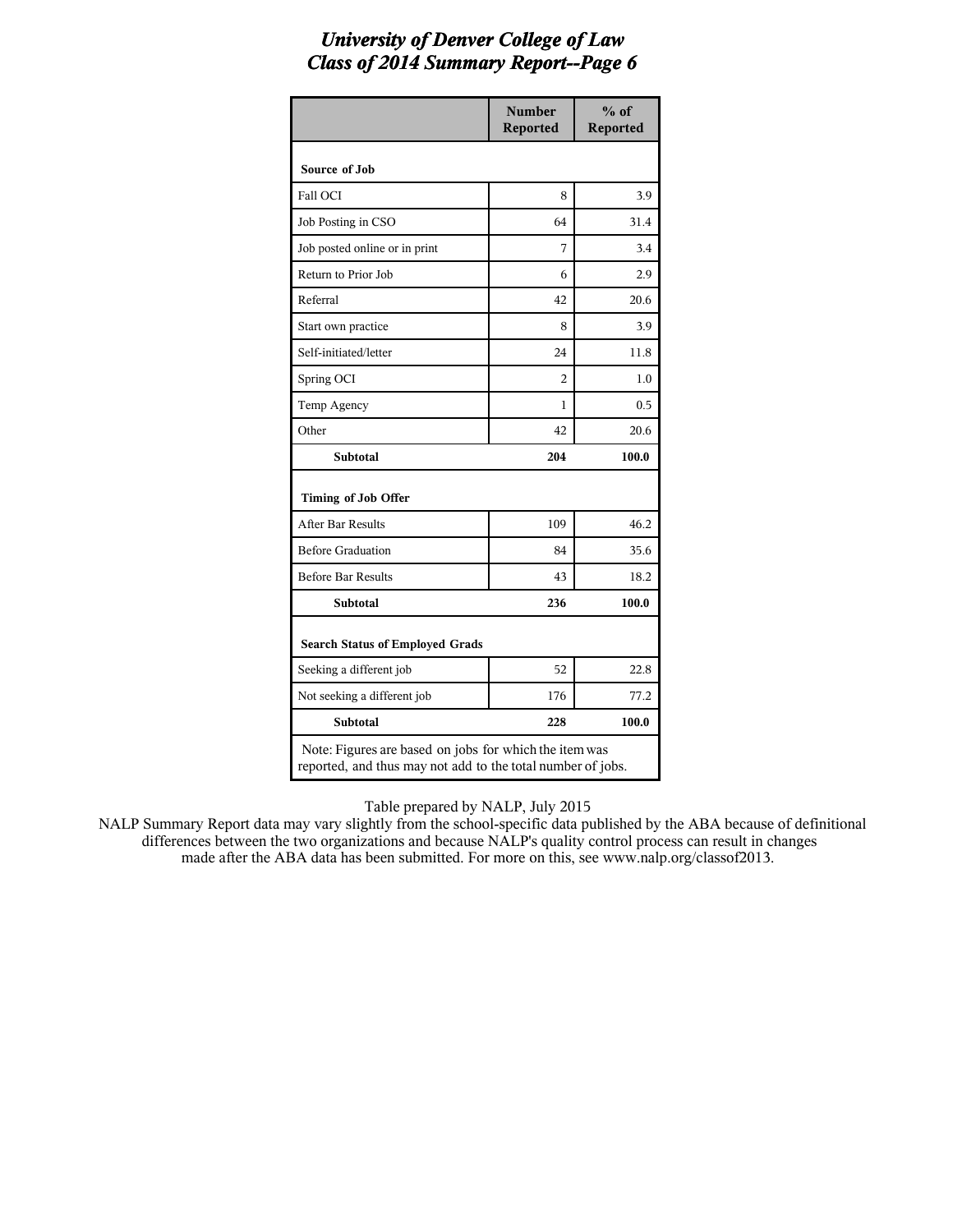|                                                                                                                                                                                                                          | Jobs lasting a year or more   |                                                             |                                              |                                                         |
|--------------------------------------------------------------------------------------------------------------------------------------------------------------------------------------------------------------------------|-------------------------------|-------------------------------------------------------------|----------------------------------------------|---------------------------------------------------------|
|                                                                                                                                                                                                                          | <b>Total</b><br><b>Number</b> | <b>Number</b><br>of<br><b>Indefinite</b><br><b>Duration</b> | <b>Number</b><br>of Fixed<br><b>Duration</b> | <b>Number</b><br>of<br><b>Short-term</b><br><b>Jobs</b> |
| Duration of Jobs by Employer Type                                                                                                                                                                                        |                               |                                                             |                                              |                                                         |
| Academic                                                                                                                                                                                                                 | $\overline{2}$                | 1                                                           | 1                                            | 15                                                      |
| <b>Business</b>                                                                                                                                                                                                          | 38                            | 27                                                          | 7                                            | 5                                                       |
| Judicial Clerk                                                                                                                                                                                                           | 34                            |                                                             | 34                                           |                                                         |
| <b>Private Practice</b>                                                                                                                                                                                                  | 87                            | 73                                                          | 11                                           | 6                                                       |
| Government                                                                                                                                                                                                               | 33                            | 21                                                          | 11                                           | $\overline{2}$                                          |
| <b>Public Interest</b>                                                                                                                                                                                                   | 23                            | 19                                                          | $\overline{4}$                               | $\overline{2}$                                          |
| <b>Total Reported</b>                                                                                                                                                                                                    | 217                           | 141                                                         | 68                                           | 30                                                      |
| Total Number of Jobs Reported as Funded by Law School                                                                                                                                                                    |                               |                                                             |                                              |                                                         |
|                                                                                                                                                                                                                          | 32                            |                                                             |                                              |                                                         |
| <b>Total Reported</b>                                                                                                                                                                                                    | 32                            |                                                             |                                              |                                                         |
| Note: Figures for job duration are based on jobs for which the item was reported, and thus may<br>not add to the total number of jobs.<br>The count of jobs funded by the law school is a total, regardless of duration. |                               |                                                             |                                              |                                                         |

#### Table prepared by NALP, July 2015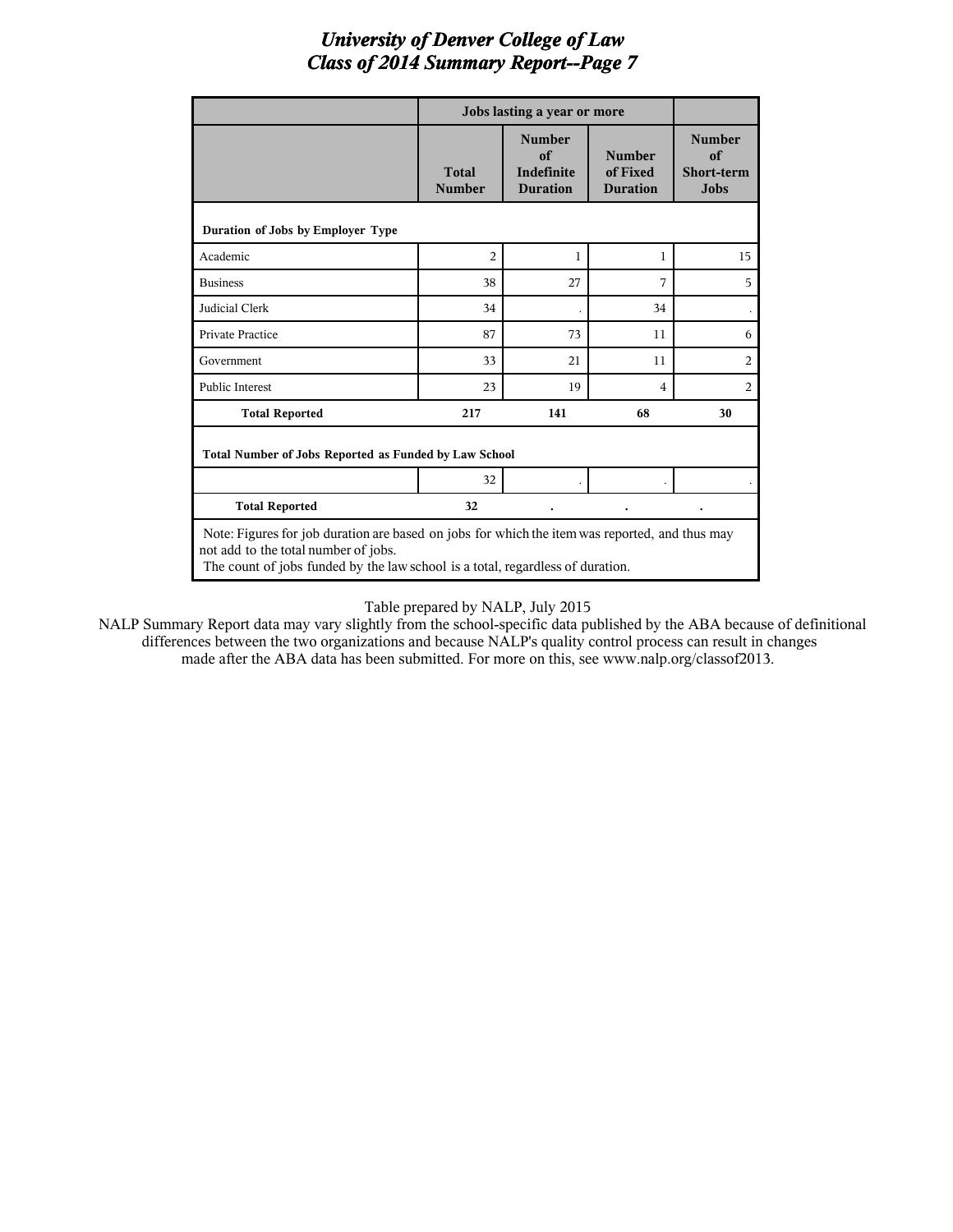### *Class of 2014--University of Denver College of Law Table 12 Source of Job by Employer Type*

| Source of Job by Employer      |                                  | Academic                               | <b>Business</b>                  |                                        |                                  | Judicial clerkship                     | Law firms of 50 or<br>fewer      |                                        |
|--------------------------------|----------------------------------|----------------------------------------|----------------------------------|----------------------------------------|----------------------------------|----------------------------------------|----------------------------------|----------------------------------------|
| <b>Type</b>                    | <b>Number</b><br><b>Reported</b> | $\frac{0}{0}$<br>of<br><b>Reported</b> | <b>Number</b><br><b>Reported</b> | $\frac{0}{0}$<br>of<br><b>Reported</b> | <b>Number</b><br><b>Reported</b> | $\frac{0}{0}$<br>of<br><b>Reported</b> | <b>Number</b><br><b>Reported</b> | $\frac{0}{0}$<br>of<br><b>Reported</b> |
| <b>Fall OCI</b>                | $\Omega$                         | $\Omega$                               | 2                                | 5.7                                    | $\Omega$                         | $\Omega$                               | $\Omega$                         | $\Omega$                               |
| <b>Job listing</b>             | 7                                | 46.7                                   | 6                                | 17.1                                   | 12                               | 40.0                                   | 16                               | 29.1                                   |
| Pre-law school employer        | $\Omega$                         | $\Omega$                               | 4                                | 11.4                                   |                                  | 3.3                                    |                                  | 1.8                                    |
| <b>Referral from friend</b>    | 7                                | 46.7                                   | 8                                | 22.9                                   | $\overline{2}$                   | 6.7                                    | 13                               | 23.6                                   |
| Letter/self-initiated          |                                  | 6.7                                    | 6                                | 17.1                                   | 6                                | 20.0                                   |                                  | 12.7                                   |
| Temp agency or legal<br>search | $\Omega$                         | $\Omega$                               |                                  | 2.9                                    | $\Omega$                         | $\Omega$                               | $\Omega$                         | $\Omega$                               |
| All other                      | $\Omega$                         | $\Omega$                               | 8                                | 22.9                                   | 9                                | 30.0                                   | 18                               | 32.7                                   |
| <b>TOTAL</b>                   | 15                               | 100.0                                  | 35                               | 100.0                                  | 30                               | 100.0                                  | 55                               | 100.0                                  |

| <b>Source of Job by Employer</b> |                                  | Law firms of 51 or<br>more             | Government                |                                        | <b>Public interest</b>    |                                        | All Employer Types*              |                                        |
|----------------------------------|----------------------------------|----------------------------------------|---------------------------|----------------------------------------|---------------------------|----------------------------------------|----------------------------------|----------------------------------------|
| <b>Type</b>                      | <b>Number</b><br><b>Reported</b> | $\frac{0}{0}$<br>of<br><b>Reported</b> | <b>Number</b><br>Reported | $\frac{0}{0}$<br>of<br><b>Reported</b> | <b>Number</b><br>Reported | $\frac{0}{0}$<br>of<br><b>Reported</b> | <b>Number</b><br><b>Reported</b> | $\frac{0}{0}$<br>of<br><b>Reported</b> |
| <b>Fall OCI</b>                  | 6                                | 28.6                                   | $\Omega$                  | $\Omega$                               | $\Omega$                  | $\Omega$                               | 8                                | 4.0                                    |
| <b>Job listing</b>               | 3                                | 14.3                                   | 14                        | 53.8                                   | 5                         | 25.0                                   | 63                               | 31.2                                   |
| Pre-law school employer          | $\Omega$                         | $\Omega$                               | $\Omega$                  | $\Omega$                               | $\Omega$                  | $\Omega$                               | 6                                | 3.0                                    |
| <b>Referral from friend</b>      | 3                                | 14.3                                   | 4                         | 15.4                                   | 4                         | 20.0                                   | 41                               | 20.3                                   |
| Letter/self-initiated            |                                  | 4.8                                    |                           | 3.8                                    | 2                         | 10.0                                   | 24                               | 11.9                                   |
| Temp agency or legal<br>search   | $\overline{0}$                   | $\overline{0}$                         | $\overline{0}$            | $\overline{0}$                         | $\overline{0}$            | $\overline{0}$                         |                                  | 0.5                                    |
| All other                        | 8                                | 38.1                                   | 7                         | 26.9                                   | 9                         | 45.0                                   | 59                               | 29.2                                   |
| <b>TOTAL</b>                     | 21                               | 100.0                                  | 26                        | 100.0                                  | 20                        | 100.0                                  | 202                              | 100.0                                  |

*"Other" also includes job fairs, spring OCI, non-CSO job sites and postings, and the self-employed. \* Excludes jobs for which a source, employer type, or firm size was not reported.*

*Table prepared by NALP, July 2015*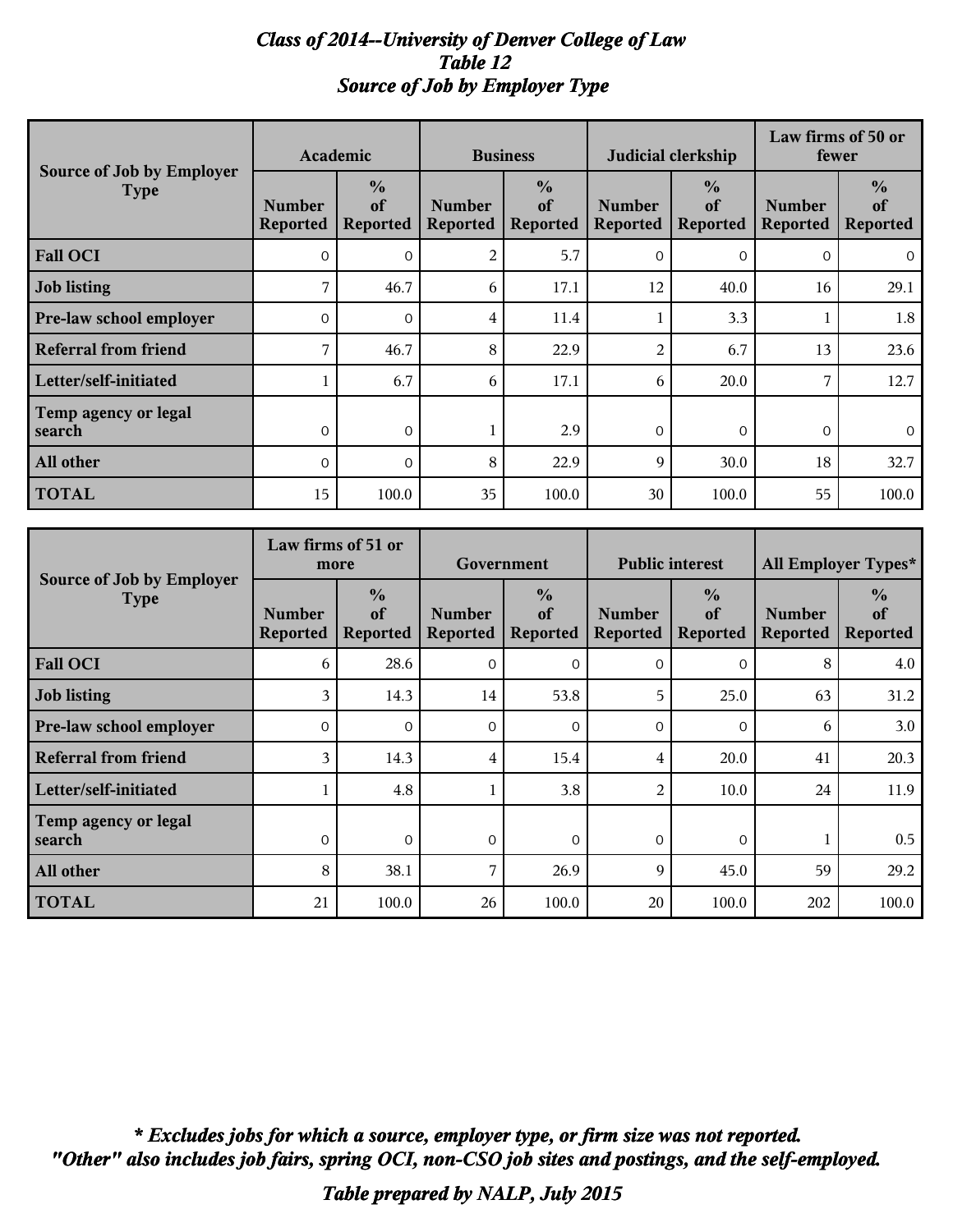### *Class of 2014--University of Denver College of Law Table 13 Number of Jobs Reported Taken by State*

| <b>Region</b>    | <b>State</b>   | #<br>of<br>jobs | $\frac{0}{0}$<br>of<br>jobs |
|------------------|----------------|-----------------|-----------------------------|
| Mid Atlantic     | New York       | 2               | 0.8                         |
|                  |                | $\overline{c}$  | 0.8                         |
| W. North Central | Kansas         | 1               | 0.4                         |
|                  |                | $\mathcal{I}$   | 0.4                         |
| South Atlantic   | Washington, DC | $\overline{2}$  | 0.8                         |
|                  | Florida        | 1               | 0.4                         |
|                  | Maryland       | 1               | 0.4                         |
|                  | Virginia       | 1               | 0.4                         |
|                  |                | 5               | 2.0                         |
| W. South Central | Texas          | 1               | 0.4                         |
|                  |                | 1               | 0.4                         |
| Mountain         | Arizona        | 1               | 0.4                         |
|                  | Colorado       | 226             | 92.2                        |
|                  | Idaho          | 1               | 0.4                         |
|                  | Utah           | $\overline{2}$  | 0.8                         |
|                  | Wyoming        | 1               | 0.4                         |
|                  |                | 231             | 94.3                        |
| Pacific          | Alaska         | 1               | 0.4                         |
|                  | California     | 4               | 1.6                         |
|                  |                | 5               | 2.0                         |
| TOTAL            |                | 245             | 100.0                       |

*Excludes employed graduates for whom job location was not reported.*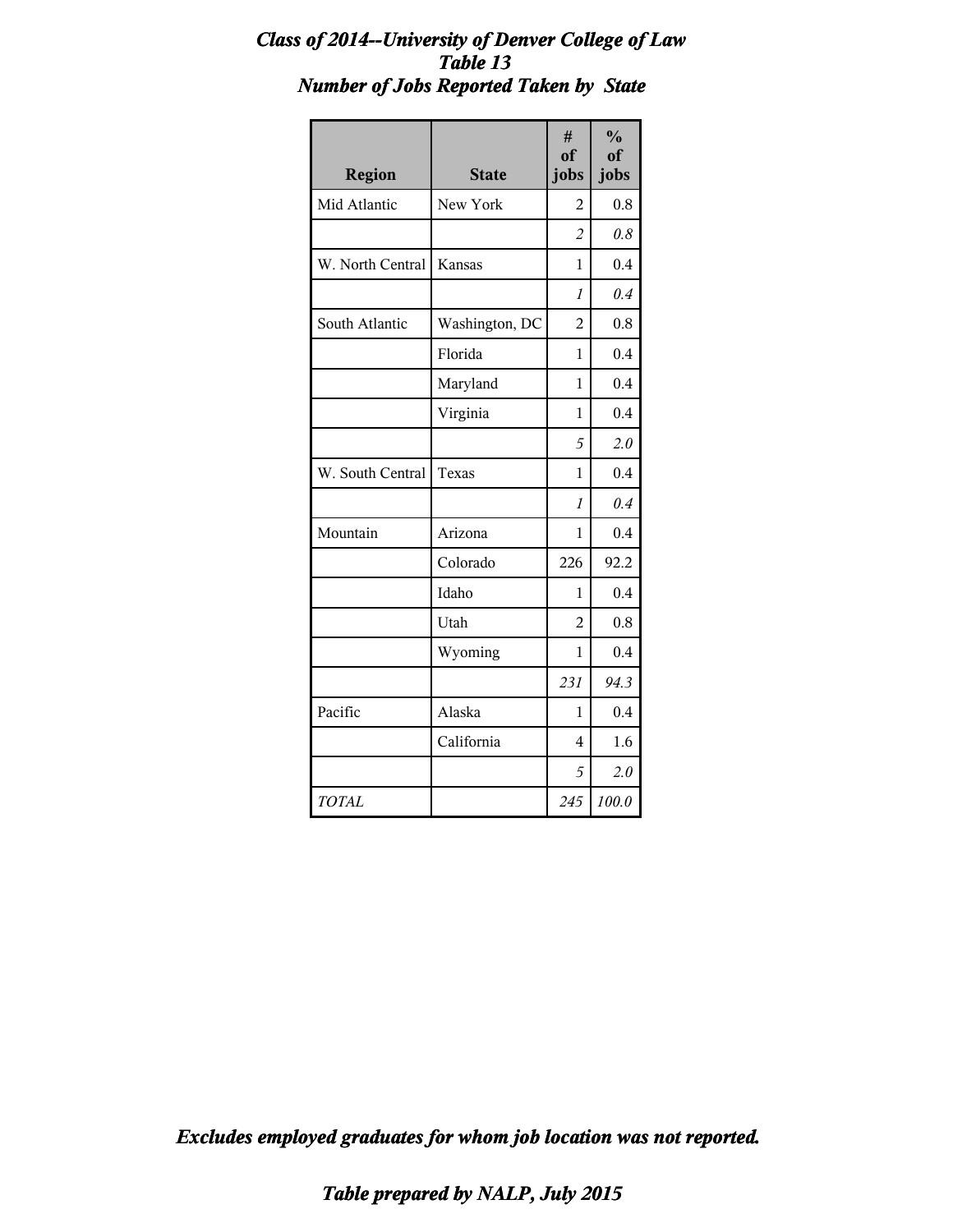### *Class of 2014--University of Denver College of Law Table 14 Location of Instate Jobs*

| <b>In-state location</b> | #<br><sub>of</sub><br>Jobs | $\frac{0}{0}$<br>of<br><b>Jobs</b> |
|--------------------------|----------------------------|------------------------------------|
| Aurora                   | 4                          | 1.8                                |
| <b>Boulder</b>           | 13                         | 5.8                                |
| Colorado Springs         | 2                          | 0.9                                |
| Denver                   | 133                        | 58.8                               |
| Englewood                | 10                         | 4.4                                |
| <b>Fort Collins</b>      | 1                          | 0.4                                |
| Greeley                  | 5                          | 2.2                                |
| Lakewood                 | 1                          | 0.4                                |
| Littleton                | 4                          | 1.8                                |
| Longmont                 | 1                          | 0.4                                |
| Other/unknown Colorado   | 51                         | 22.6                               |
| Pueblo                   | 1                          | 0.4                                |
|                          | 226                        | 100.0                              |

*Excludes employed graduates for whom job location was not reported.*